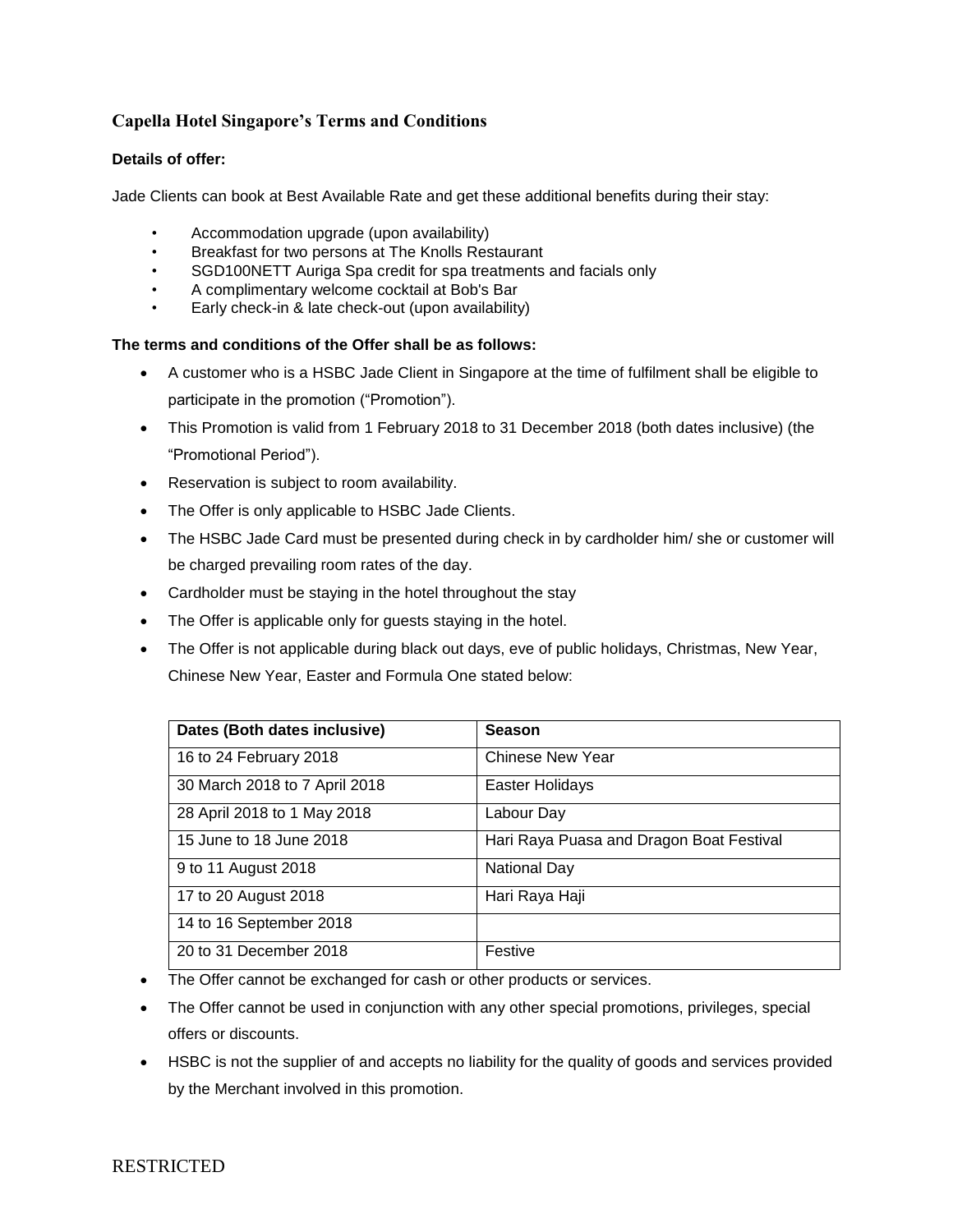- The Merchant and HSBC reserve the right to vary any of these terms and conditions, or to withdraw this Promotion, at any time in their discretion without prior notice.
- All information is accurate as at time of publishing or posting online.

## **Reservations:**

For reservations, Jade Clients can dial into a designated hotline and they will have to make their reservations at least 7 working days in advance.

Jade Clients will have to quote the following upon making the booking:

- "HSBC Jade Partnership Programme"; and
- Their HSBC Jade Client number.

All reservations are subject to availability at the time of booking. A confirmation letter will be sent by Capella Singapore's Reservation Team once the booking is confirmed.

Contact Capella Singapore's Reservation Team at +65 6591 5000 or [res.singapore@capellahotels.com.](mailto:res.singapore@capellahotels.com) Customers can also book directly via Capella Singapore's official website with booking code.

Upon check-in, customers should present their valid HSBC Jade card, otherwise the Bank and Merchant reserve the right to withdraw the Offer.

In the event of cancellation, cancellation must be given to Capella Singapore's Reservation Team in writing at least 3 days prior to arrival; otherwise a cancellation penalty of the entire reservation stay will be applicable.

## **Payment:**

- a. No payment is required to be made by the Bank in respect of the Offer. All payment must be settled by Jade Clients before checking out. All payment must be made with a credit or debit card issued by The Hongkong and Shanghai Banking Corporation Limited ("HSBC"), unless otherwise stated.
- b. The Merchant will provide written report to the Bank at the end of the Promotional Period in such form and containing such details as may be requested by the Bank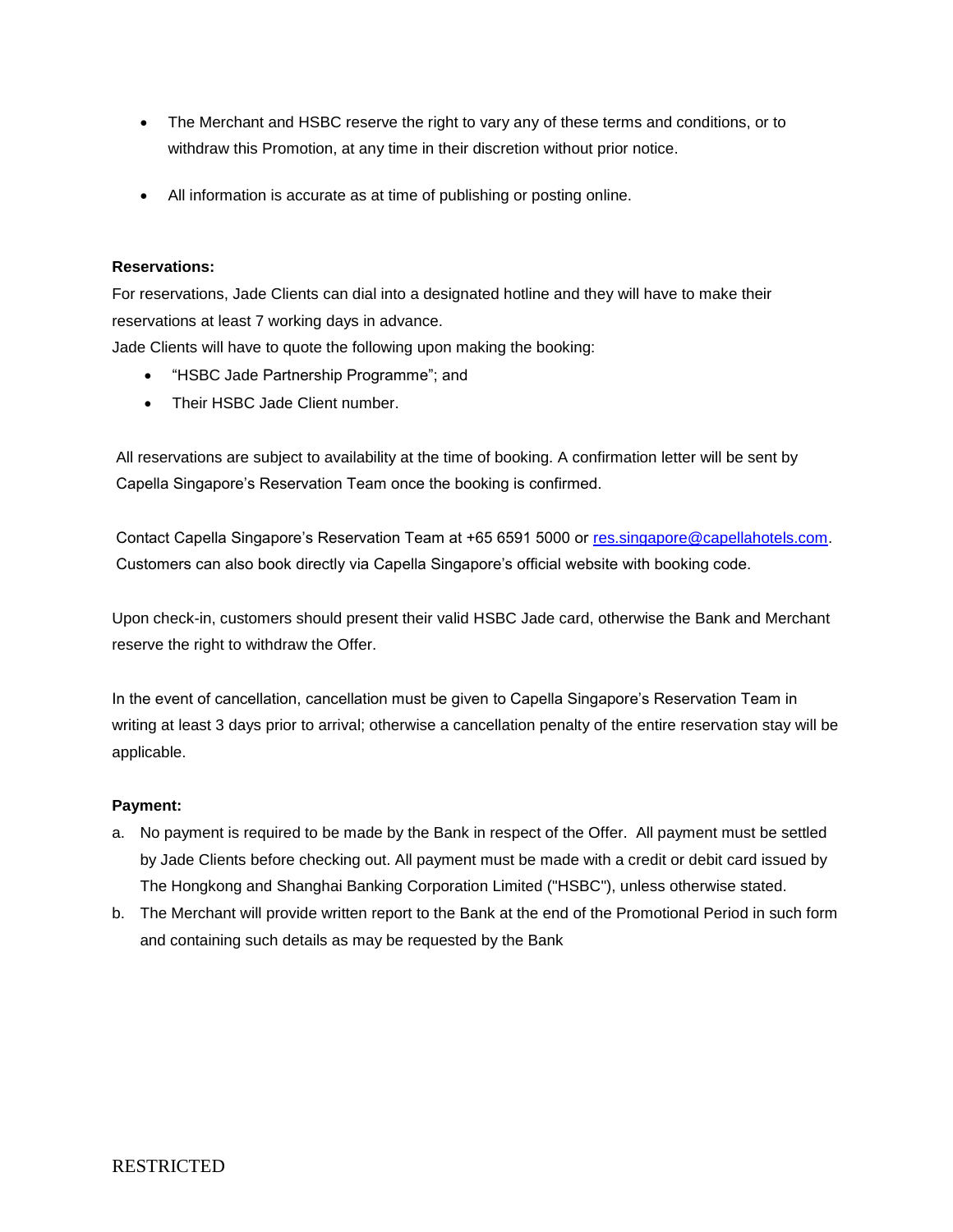### **Details of offer:**

Jade Clients can book at Auriga spa by Capella Singapore and get these benefits:

- 15% discount on a la carte treatments
- 30-minute upgrade on treatments on member's actual birthday

#### **The terms and conditions of the Offer shall be as follows:**

- A customer who is a HSBC Jade Client in Singapore at the time of fulfilment shall be eligible to participate in the promotion ("Promotion").
- This Promotion is valid from 1 February 2018 to 31 December 2018 (both dates inclusive) (the "Promotional Period").
- Reservation is subject to treatment room availability.
- The Offer is only applicable to HSBC Jade Clients. The HSBC Jade Card must be presented upon arrival or customer will be charged full rates.
- The Offer is not applicable during eve of and public holidays.
- The Offer cannot be exchanged for cash or other products or services.
- The Offer cannot be used in conjunction with any other special promotions, privileges, special offers or discounts.
- HSBC is not the supplier of and accepts no liability for the quality of goods and services provided by the Merchant involved in this promotion.
- The Merchant and HSBC reserve the right to vary any of these terms and conditions, or to withdraw this Promotion, at any time in their discretion without prior notice.
- All information is accurate as at time of publishing or posting online.

#### **Reservations:**

For reservations, Jade Clients can dial into a designated hotline and they will have to make their

reservations at least 7 working days in advance.

Jade Clients will have to quote the following upon making the booking:

- "HSBC Jade Partnership Programme"; and
- Their HSBC Jade Client number.

All reservations are subject to availability at the time of booking. A confirmation letter will be sent by Capella Singapore's Reservation Team once the booking is confirmed.

Contact Capella Singapore's Auriga Spa Team at +65 6591 5023 or [spa.singapore@capellahotels.com.](mailto:spa.singapore@capellahotels.com)

Upon arrival, customers should present their valid HSBC Jade card, otherwise the Bank and Merchant reserve the right to withdraw the Offer.

## **RESTRICTED**